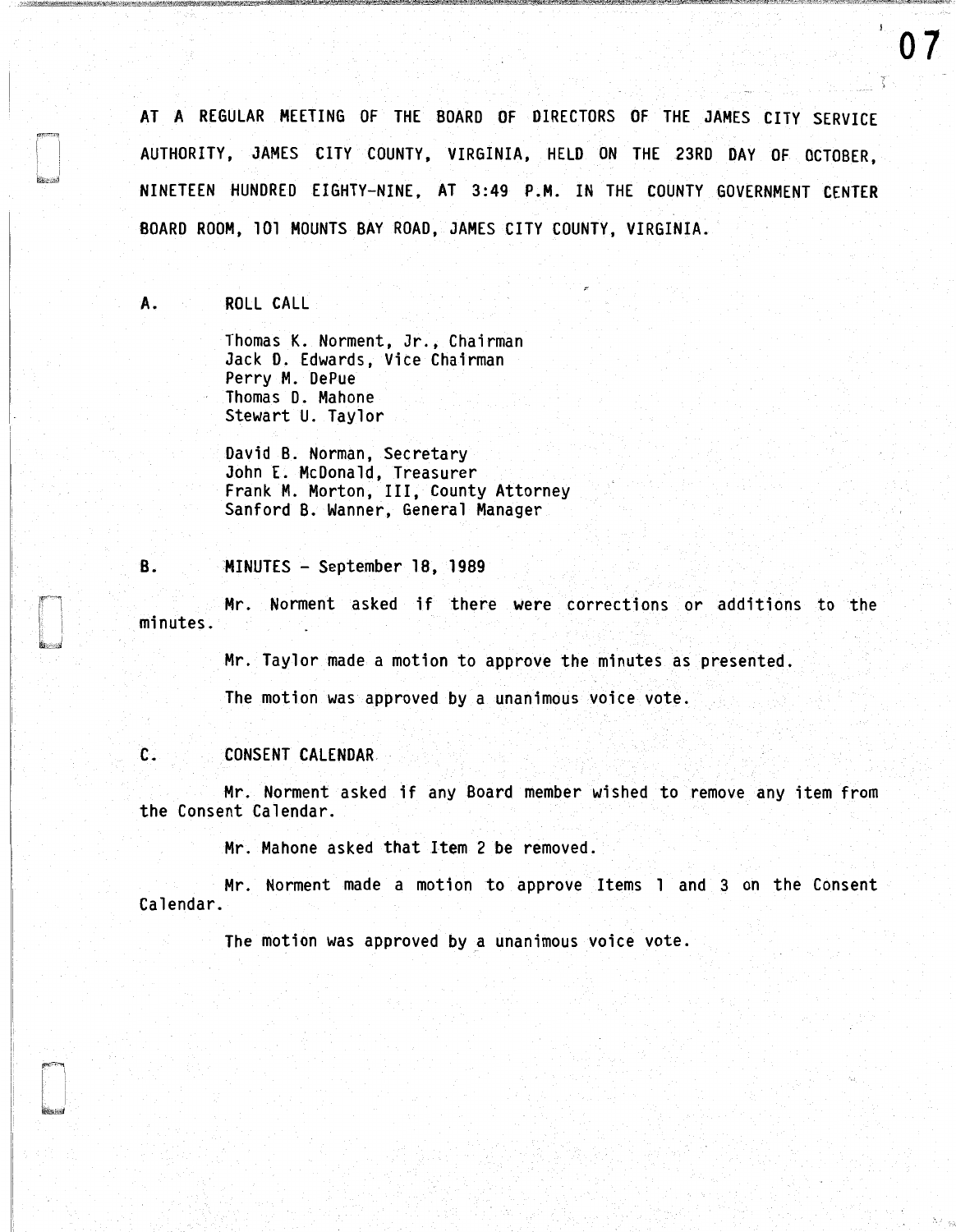# 1. Service Authority/County Building E Lease Agreement

# JOINT RESOLUTION

n<br>North Starten u<br>under

~ ' ŝ,

u ' '

# SERVICE AUTHORITY/COUNTY BUILDING E LEASE AGREEMENT

- WHEREAS, James City Service Authority and James City County desire to enter into a lease agreement for Building E with an effective date of April l, 1989.
- NOW, THEREFORE, BE IT RESOLVED that the Chairman and Clerk of the Board of Supervisors and Chairman and Secretary to the James City Service Authority, James City County, Virginia, be authorized to execute the lease agreement between the Service Authority and the County.

3. York County Water Connection - Lewis H. Hunt, Jr.

# R E S 0 L U T I 0 N

### YORK COUNTY WATER CONNECTION

- WHEREAS, Mr. Lewis H. Hunt, Jr., has requested permission to connect his property at 5574 Mooretown Road to the James City Service Authority water system located on Mooretown Road; and
- WHEREAS, this request has been authorized by the York County Board of Supervisors; and
- WHEREAS, the York County Board of Supervisors has petitioned the Board of Directors to give favorable consideration to this request.
- NOW, THEREFORE, BE IT RESOLVED that the Board of Directors of the James City<br>Service Authority does hereby approve the connection of the residence at 5574 Mooretown Road to the James City Service Authority water system. This approval is subject to the payment of all appropriate availability charges and quarterly fees and the installation of service connection in accordance with Service Authority regulations.
- 2. Award of Contract James City Service Authority Vehicles

Mr. Mahone questioned why only one bid was received from six advertisements.

Mr. Robert Smith, Assistant Manager, James City Service Authority, stated that one bid was not opened as the person to whom it was addressed was on vacation, and that local vendors do not respond with competitive prices as they have a difficulty competing with the Peninsula dealers.

Mr. Norman indicated that the bid prices were reasonable when compared with State contracts.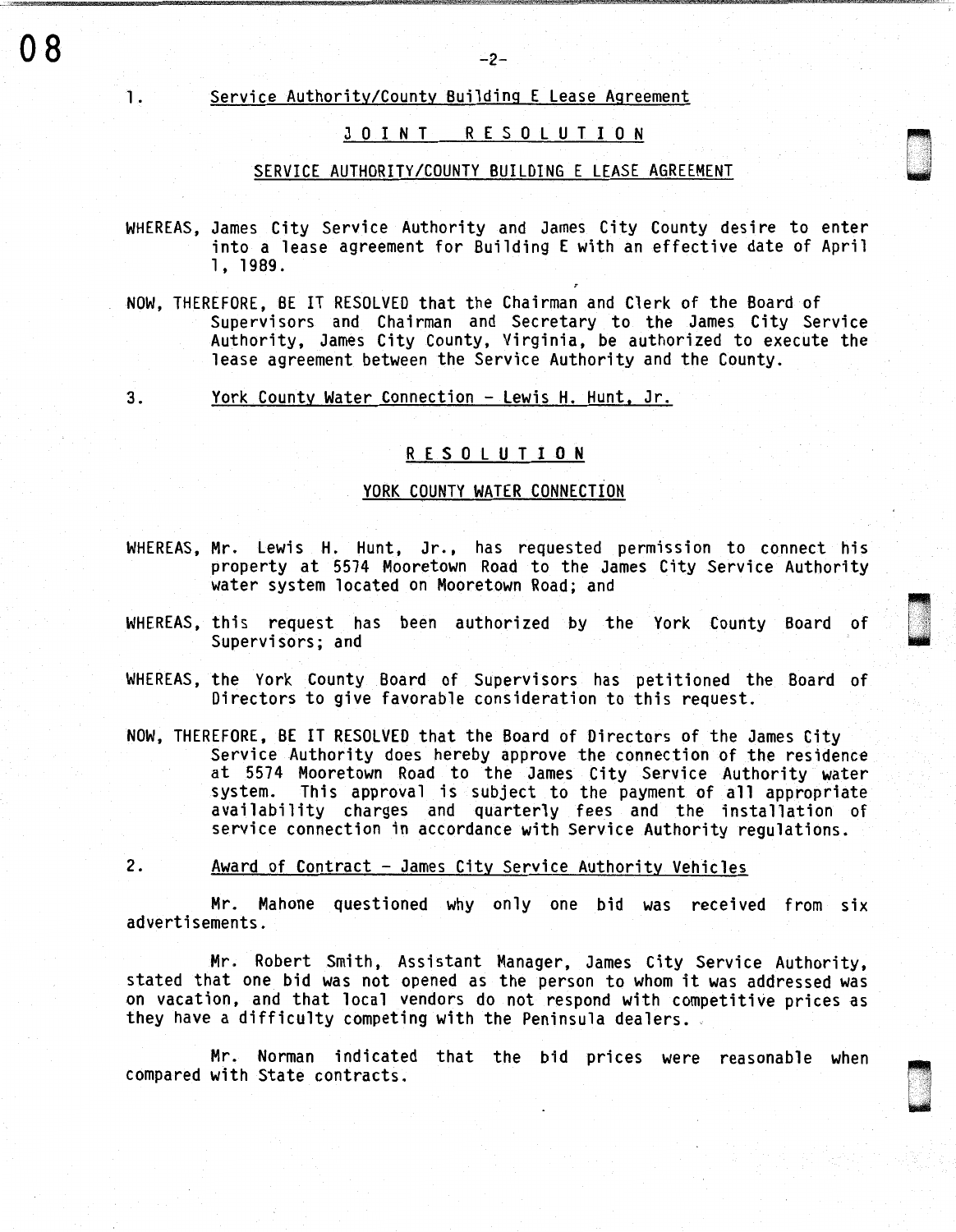Mr. Mahone made a motion to approve Item 2 on the Consent Calendar. 

09

 $-4.4, 4.4$ The motion was approved by a unanimous voice vote.

化聚氰酸钠 法保险条件

# R E S O L U T I O N

## AWARD OF EQUIPMENT PURCHASE CONTRACT

- WHEREAS, funds have been allocated in the FY 90 budget for purchase of certain vehicles necessary for ongoing Service Authority responsibilities; and
- WHEREAS, specifications for' said vehicles have been prepared and advertised for procurement; and
- WHEREAS, competitive bids were sought with only one bid being received from Thompson Ford of Hampton, Virginia in the amount of \$129,851.00.
- NOW, THEREFORE, BE IT RESOLVED that the Board of Directors of the James City Service Authority, approves award of the contract for vehicles to Thompson Ford in the amount of \$129,851.00 and authorizes and directs the Secretary to the Board to execute the equipment contract.

## D. BOARD CONSIDERATIONS

#### 1. JCSA Capital Improvements Program (CIP) Shortfall

Mr. John McDonald, Treasurer, JCSA, stated that the projected June 30, 1989, cash balances exceed the available year-end cash by \$755,000; the reasons being that the Authority had projected borrowing funds to finance Route 199 water tank, and retired FmHA debt by paying on an accelerated schedule. Staff recommended approval of the resolution.

Mr. Mahone made a motion to approve the resolution.

The motion was approved by a unanimous voice vote.

### R E S O L U T I O N

### FY 89 CAPITAL IMPROVEMENTS PROGRAM SHORTFALL

- WHEREAS, the Board of Directors has been advised that budget authority exceeds revenues as of June 30, 1989; and
- WHEREAS, the Capital Improvements Program should be reduced in the Sewer Improvements Escrow Account to make this adjustment.

**System Company**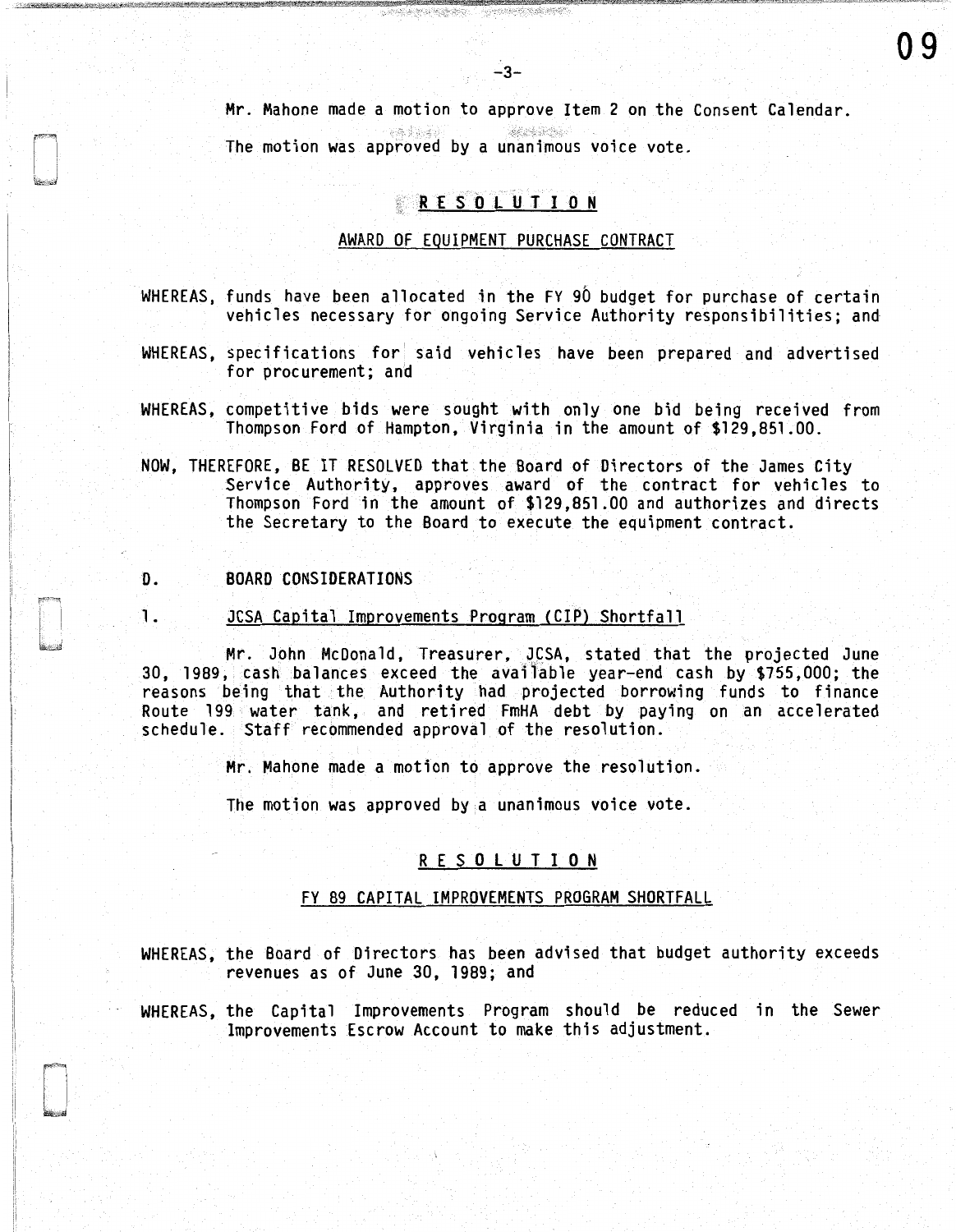NOW, THEREFORE, BE IT RESOLVED that the Board of Directors of the James City Service Authority, James City County, Virginia, hereby authorizes a reduction of \$755,000 in the budgeted fund balance for the Sewer Improvement Escrow Account in the Capital Improvement Budget.

r""I i 'j ( J -

·. ' .

### 2. Acquisition of Kristiansand and James Shire Water System

10

Mr. Wanner stated that Mr. George F. Brunk, Jr., President, Brunk Mechanical Corporation, had offered for sale tbe Kristiansand and James Shire Water Systems. He further stated that a request was made for postponement at the last Board of Directors' meeting, so that he and Mr. DePue could meet with the Kristiansand Homeowners Association. A meeting was held on October 9, 1989, and no objections were raised.

Staff recommended approval of the resolution.

Mr. DePue made a motion to approve the resolution.

The motion was approved by a unanimous voice vote.

# R E S 0 l U T I 0 N

# PURCHASE OF KRISTIANSAND AND JAMES SHIRE WATER SYSTEMS

WHEREAS, the Board of Directors of the James City Service Authority desires to acquire Kristiansand and James Shire Water Systems including, well lots, pumping facilities, distribution lines, other appurtenances and all easements that are pertaining thereto; and

WHEREAS, the Board has appropriated \$260,000 for that purpose.

- NOW, THEREFORE, BE IT RESOLVED, that the Board of Directors of the James City Service Authority hereby authorizes and directs the following:
	- 1. That the Chairman and the Secretary of the Board execute the attached bill of sale transferring the Kristiansand and James Shire Water System Property to the Service Authority.
	- *2.* That acquisition of the Kristiansand and James Shire Water Systems be for the sale price of \$260,000.
	- 3. That the Chairman and Secretary execute all documents necessary to finalize the acquisition of the Kristiansand and James Shire Water Systems.
	- 4. That on the effective date of purchase, all Kristiansand and James Shire Water System customers shall become customers of the Authority and shall be subject to applicable provisions of the adopted Regulations Governing Utility Service.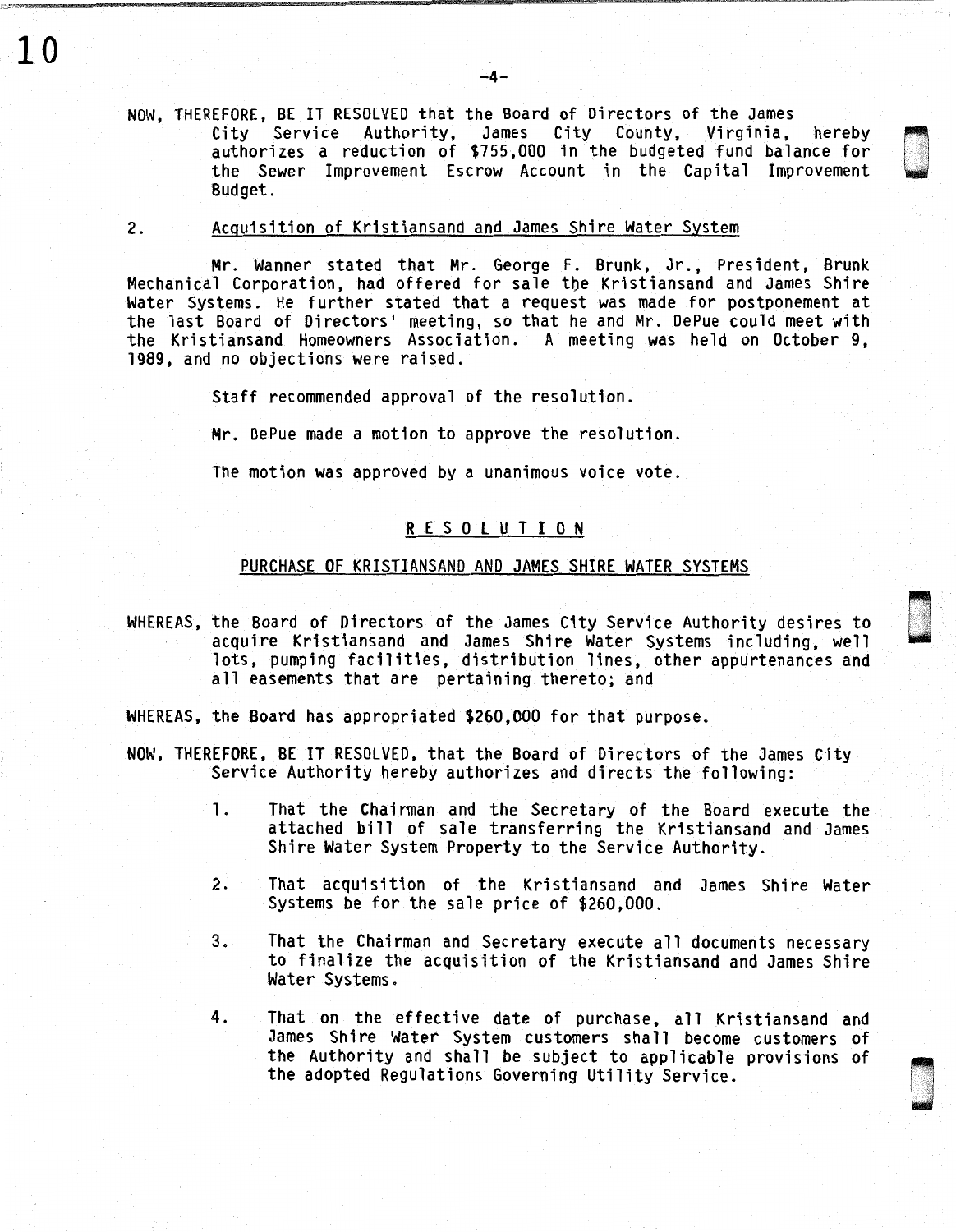3. Well Construction Contract - Waterworks Facility, Phase III, Chickahominy Road SANAK . Sand Hand

11

Mr. Wanner stated that 4 bids were received and recommended acceptance of the lowest responsive and responsible bidder, Gammon Well Drilling. The Board of Supervisors had previously approved the special use permit and acquisition of the property. Staff recommended approval of the resolution.

Mr. Taylor made a motion to approve the resolution.

The motion was approved by a unanimous voice vote.

## R E S 0 L U T I 0 N

#### CONTRACT FOR WELL CONSTRUCTION WATERWORKS FACILITY,

# PHASE III, CHICKAHOMINY ROAD

- WHEREAS, the James City Service Authority publicly opened bids for the Waterworks Facility, Phase III, well drilling on October 12, 1989; and
- WHEREAS, it has been determined that the lowest responsive and responsible bid of \$131,390 was that submitted by Gammon Well Drilling; and
- WHEREAS, funds are available in the James City Service Authority Capital budget.
- NOW, THEREFORE, BE IT RESOLVED that the Board of Directors for the James City Service Authority, hereby approves the award of a contract for the well construction, Waterworks Facility, Phase III, Chickahominy Road to Gammon Well Drilling on basis of their bid of \$131,390 and authorizes and directs the Secretary to the Board to execute a contract for this work
- 4. Personnel Policy Change Section 5.13, Health Insurance

Mr. Wanner stated that the Board of Supervisors had approved the Personnel Policy changes and that the changes for the Service Authority were identical. Staff recommended approval of the resolution.

Mr. Taylor made a motion to approve the resolution.

a postala postala stanova se postala stanova se postala stanova se postala stanova se postala stanova se posta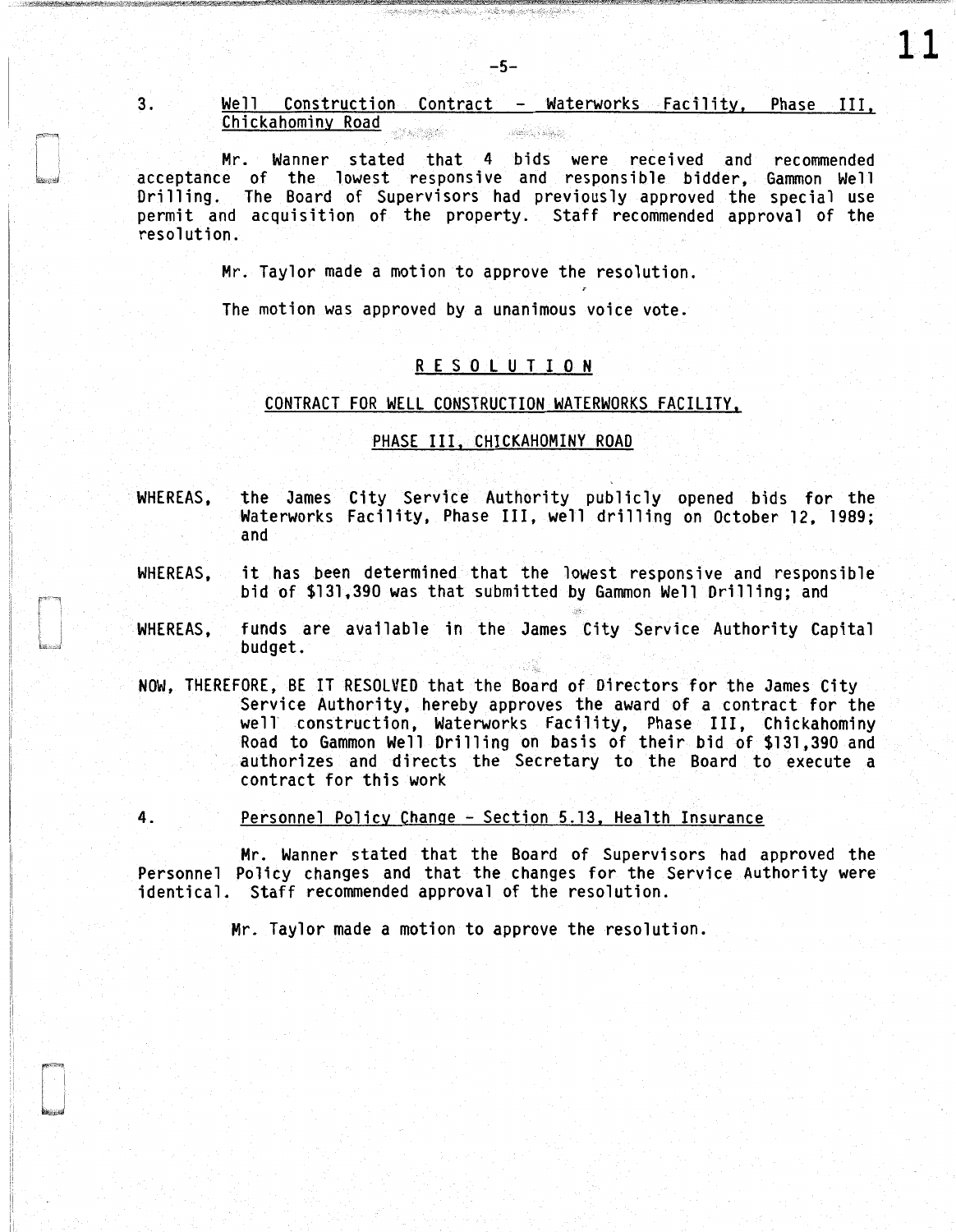The motion was approved by a unanimous voice vote.

### R E S 0 l U T I 0 N

### REVISION OF THE COUNTY PERSONNEL POLICIES

#### AND PROCEDURES MANUAL

- WHEREAS, the Board of Directors of James City Service Authority wants to provide fair and adequate group health insurance for employees and their immediate family members; and
- WHEREAS, the Authority strives to minimize the increased cost of health care to both the Authority and employees.
- NOW, THEREFORE, BE IT RESOLVED that the Board of Directors of the James City Service Authority, hereby adopts the attached revision of Section 5.13 of the Personnel Policies and Procedures Manual of James City County.

## E. BOARD REQUESTS AND DIRECTIVES

Mr. Wanner stated that he had attended the Regional Raw Water Study group as a County representative, and will be meeting with the Pamunkey River Study group on November 3 to discuss alternatives.

Mr. Wanner introduced Jim Franklin, graduate student from William and Mary and intern for Bob Smith. Mr. Wanner stated that Mr. Franklin was responsible for doing the final analysis of the Kristiansand Water System, which brought down the sale price.

The Board expressed its appreciation for work well done.

Mr. Taylor made a motion to adjourn.

The motion was approved by a unanimous voice vote.

The Board of Directors adjourned at 4:07 p.m.

David B. Norman Secretary

l 167w

 $12$  . The contract of the contract of the contract of the contract of the contract of the contract of the contract of the contract of the contract of the contract of the contract of the contract of the contract of the co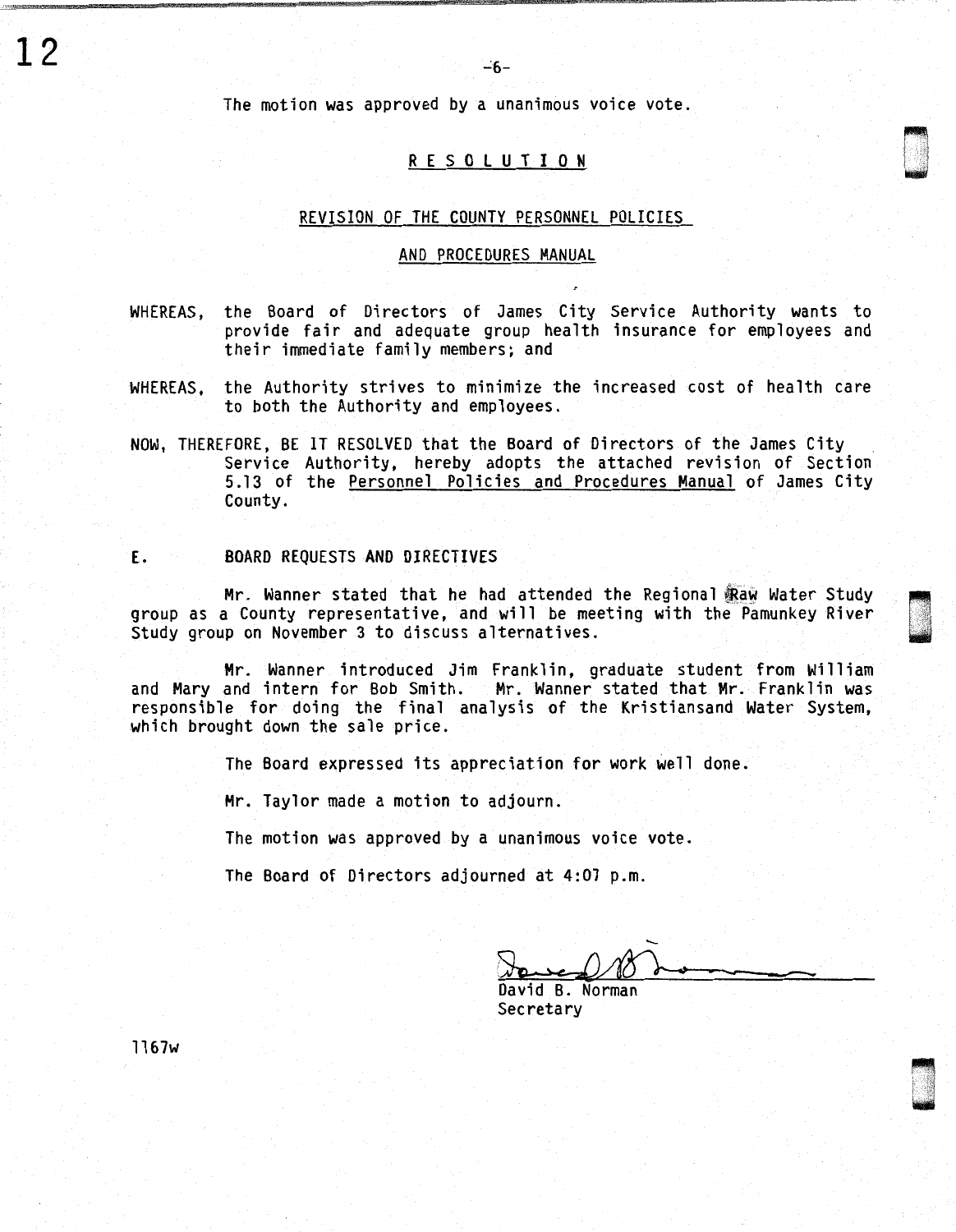THIS LEASE, made this first day of April 1989, between James City County, (hereinafter called the "Lessee" and the James City Service Authority (hereinafter called the "Lessor").

13

#### WITNESSETH:

That for and in consideration of TEN DOLLARS {\$10.00) paid by Lessee to Lessor, the receipt of which is hereby acknowledged and the mutual covenants setforth herein, the parties agree as follows:

1) the Lessee shall pay \$10.00 per square foot for 5, 714.4 square feet it leases from the Lessor in Building E of the Government Center, a total of \$57,144 paid in equal monthly installments of \$4,762. The rent shall be retroactive to April 1, 1989, and shall be due as a lump sum for the months of April through September 1989, upon execution of this lease. Thereafter, the rent shall be due on the first day of each month;

2) the Lessor shall pay for utilities, maintenance, housekeeping and custodial services for the building;

3) the term of the lease shall be 25 years. Every 5 years the lease payment shall be increased by the percentage change in the BLS Consumer's Price Index;

4) the Lessee shall lease to the Lessor the land upon which the building and other improvements were constructed for \$1 per year;

5) the Lessor shall not sell nor lease any property it owns at the Government Center without the express consent of the Lessee. In the event the Lessee sells all or part of the Government Center, the Lessor shall be justly compensated for any loss;

6) the Lessor shall be entitled to quiet enjoyment of property leased from the Lessee, as shall the Tenant be similarly entitled from the Lessor; and

7) all disputes shall be negotiated between the Lessor and Lessee; should those parties be unable to agree, the County Administrator shall resolve the issues in dispute.

IN WITNESS WHEREOF, the parties hereto have caused these presents to be duly executed.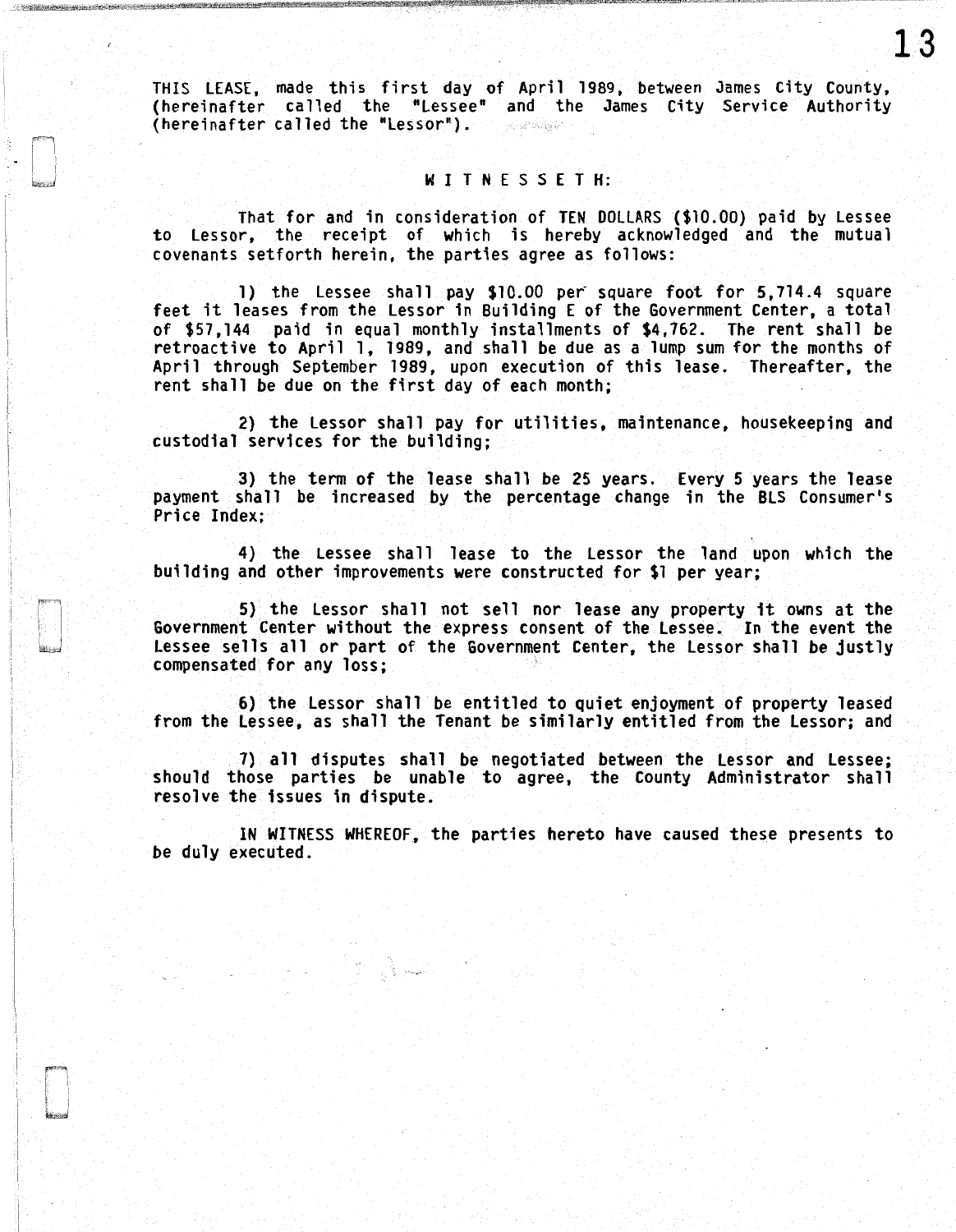JAMES CITY COUNTY

-2-

Thomas O. Mahore

. 0

u . .

Thomas 0. Mahone, Chairman Board of Supervisors

 $\frac{1}{1}$  (Attest: Am • *<sup>1</sup> ,'*1 David B. Norman ' *t* Cl erk  $\overline{\phantom{a}}$ 

JAMES CITY SERVICE AUTHORITY

Shomes

Thomas K. Norment, Jr., Chairman Board of Directors

 $\lambda$ 

 $\left| \cdot \right|$  $\mathcal{A}$ 

*r*  **I**  14

i  $\int$ *t*  **I** 

ATTEST: .') ' David B. Norman

Secretary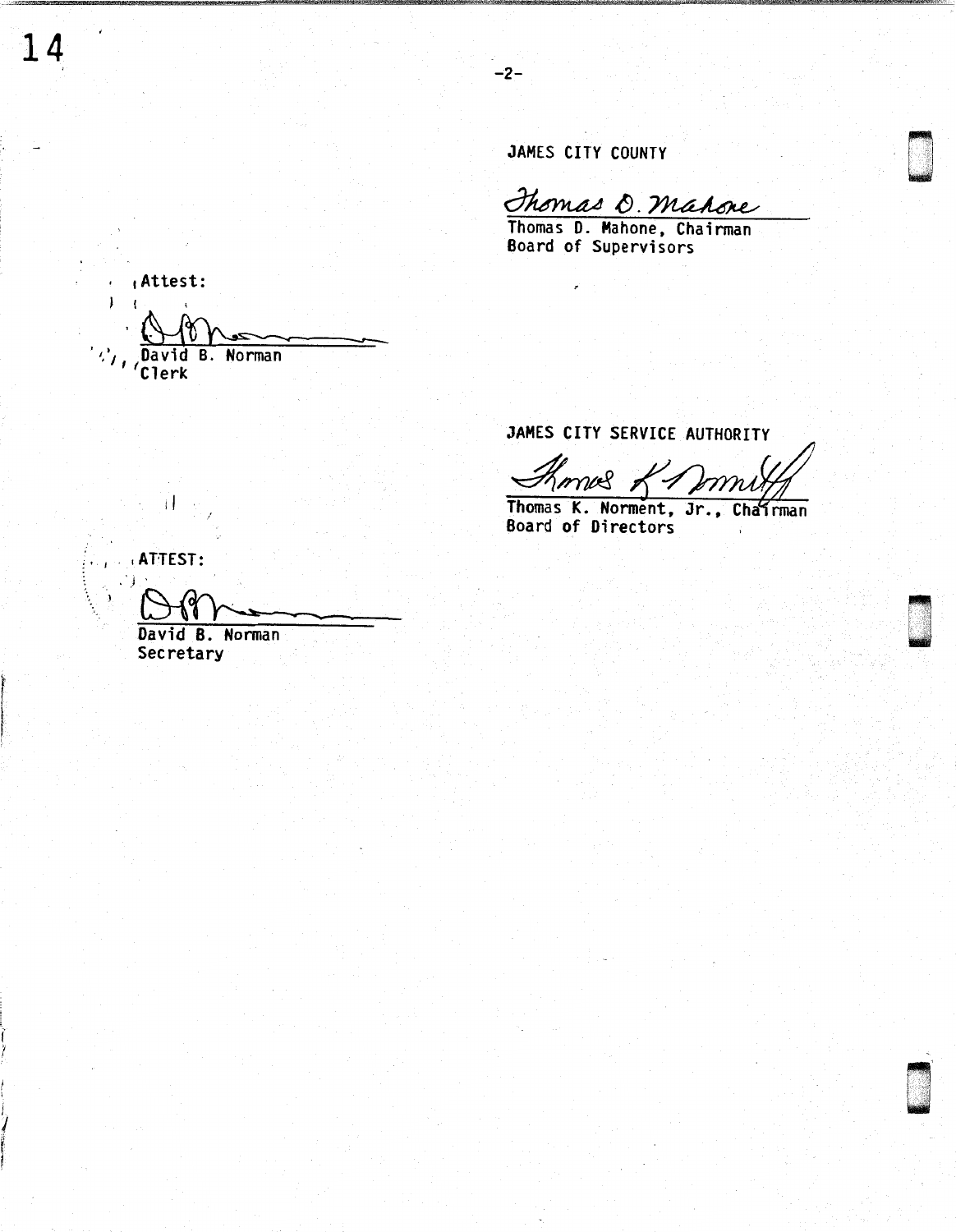STATE OF VIRGINIA County of James City, to-wit:

I. *MARI* Lou SMITH, a Notary Public in and for the County and State aforesaid, do hereby certify that Thomas O. Mahone, Chairman, and David B. Norman, Clerk, whose names are signed to the writing hereto annexed, bearing date on the  $\sqrt{4}$  day of  $\Delta \neq \sqrt{k}$ , 19 89, have acknowledged the same before me in my jurisdiction aforesaid.

-3-

Given under my hand this  $\frac{33-4}{1}$  day of  $\frac{0}{1}$ . 19  $89$ . Mari Leu Smith '·

My Commission expires:  $\frac{\text{Iubunary}}{\text{Iubunary}} \frac{8}{1993}$ . STATE OF VIRGINIA County of James City, to-wit:

I. MARI Lou SmITH, a Notary Public in and for the County and State aforesaid, do hereby certify that Thomas K. Norment, Jr., Chairman, and David B. Norman, Secretary, whose names are signed to the writing hereto annexed, bearing date on the  $\frac{1}{2}$  day of igned to the writing hereto<br>Capril . 19 f9. have acknowledged the same before me in my jurisdiction aforesaid.

> Given under my hand this  $23\frac{\lambda d}{\lambda}$  day of  $0$  ctober. , 19  $89$ . Mari Lon Smith

My Commission expires: February 8, 1993.

1215h

15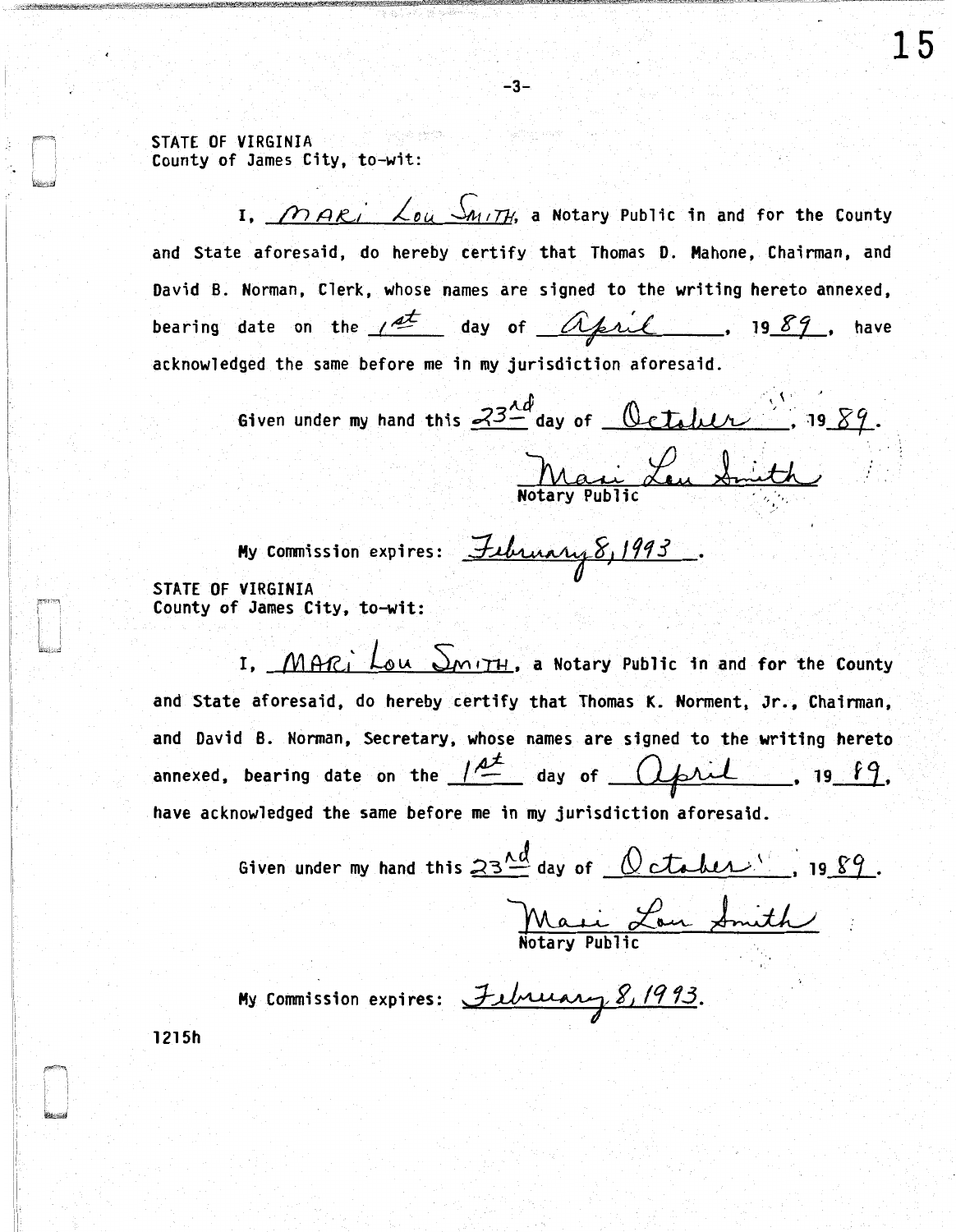$1\,6$  COMES NOW, BRUNK MECHANICAL CORPORATION, George F. Brunk, Jr., and Isaac H. Oberholtzer, Jr., for and in consideration of two hundred sixty thousand dollars (\$260,000) and other good and valuable considerations paid by the JAMES CITY SERVICE AUTHORITY (Authority) to the Brunk Mechanical Corporation the receipt whereof is hereby acknowledged, the Brunk Mechanical Corporation does hereby grant, sell, transfer and deliver unto the Authority, the following goods and **chattels, to wit:** 

> All personal property, tangible and intangible, owned by the Brunk Mechanical Corporation, identified as Kristiansand and James Shire Water System on the attached deed, which is used by the Brunk Mechanical Corporation for the collection, storage, and distribution of water; including, but not limited to wells, storage tanks, pipes, valves, meters, fittings, hand and power tools and all implements, tools and miscellaneous supplies used in constructing, maintaining operating and supplying water to the citizens and customers of the Kristiansand and James Shire Water System service area.

To have and to hold all singular the said goods and chattels to the Authority.

And, the Brunk Mechanical Corporation hereby covenants with the Authority that it is the lawful owner of such goods and chattels; that it has the right to sell same as aforesaid, that they are free from all encumbrances; and that the Brunk Mechanical Corporation will warrant and defend the same against all lawful claims and demands existing at the time of this sale.

WITNESS, the following signatures and seals:

BRUNK MECHANICAL CORPORATION A Virginia Corporation

n ..

BY: <u>Hear Lear Thin</u><br>GEORGEF, BRUNK, JR. President

BY: *Visac A. Olealy*<br>ISAAC H. OBERHO

BY: *Shamos* Kramy

Chairman, Board of Directors

i I

ATTEST:

ATTEST:

David B. Norman Secretary to the Board

0991h